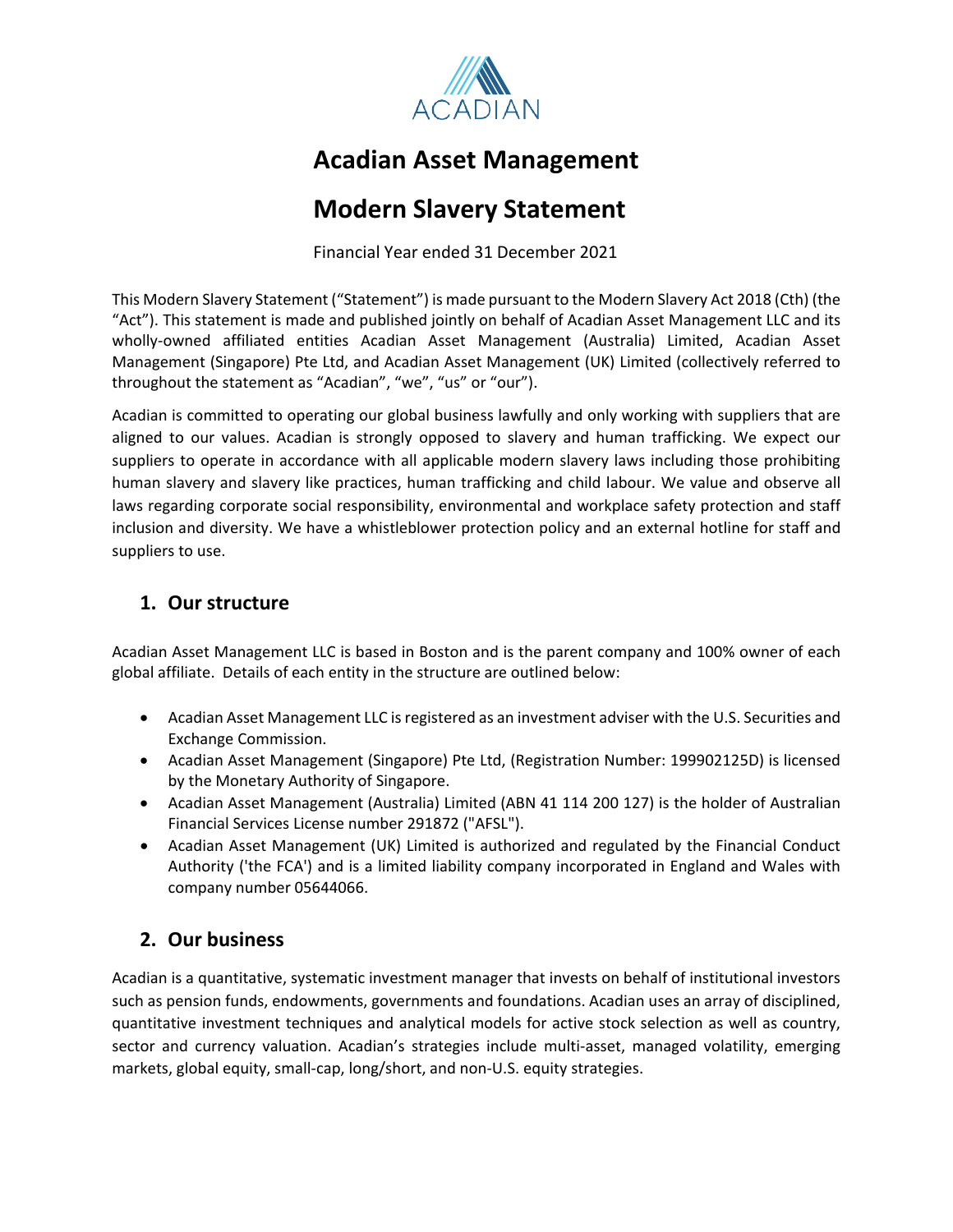

## **3. Our approach**

Acadian has zero tolerance for any form of slavery-like practices.

Acadian further believes that non-financial considerations may impact investment returns and risk, and hence we integrate an analysis of such issues in our systematic investment process. Acadian became the first quantitative manager to sign the United Nations Principles for Responsible Investment (UN PRI) in 2009, demonstrating our recognition of the importance of Environmental, Social and Governance ("ESG") issues.

Acadian's commitment to human rights is supported by policies that identify, assess and mitigate risks of modern slavery and human trafficking. These include, but are not limited to our:

- Anti-Bribery and Corruption Policy;
- Anti-Discrimination Policy;
- Anti-Money Laundering and Counter-Terrorism Financing Policy;
- Code of Conduct;
- Fraud Policy;
- Responsible Investment Statement;
- Vendor Management Framework; and
- Whistleblower Policy.

Our relevant internal processes and procedures designed to mitigate the risks of modern slavery and human trafficking include, but are not limited to the following:

- We annually monitor and review the effectiveness of relevant internal policies and how these have been implemented across our global business;
- We undertake a risk assessment and due diligence on proposed and existing key suppliers; and
- Our employees and contractors have access to a hotline and an external web-based reporting service provider to anonymously report or raise any concerns of suspected improper, unethical or corrupt behaviour and misconduct.

#### *Training & Awareness*

Acadian employees who hold director positions on the Board of each global entity have been provided with specific training on modern slavery. All Acadian employees receive at least annual Code of Ethics and compliance training which covers the policies mentioned above. Future developments may include developing general staff awareness training and targeted training for staff involved in the engagement of suppliers and our investment teams.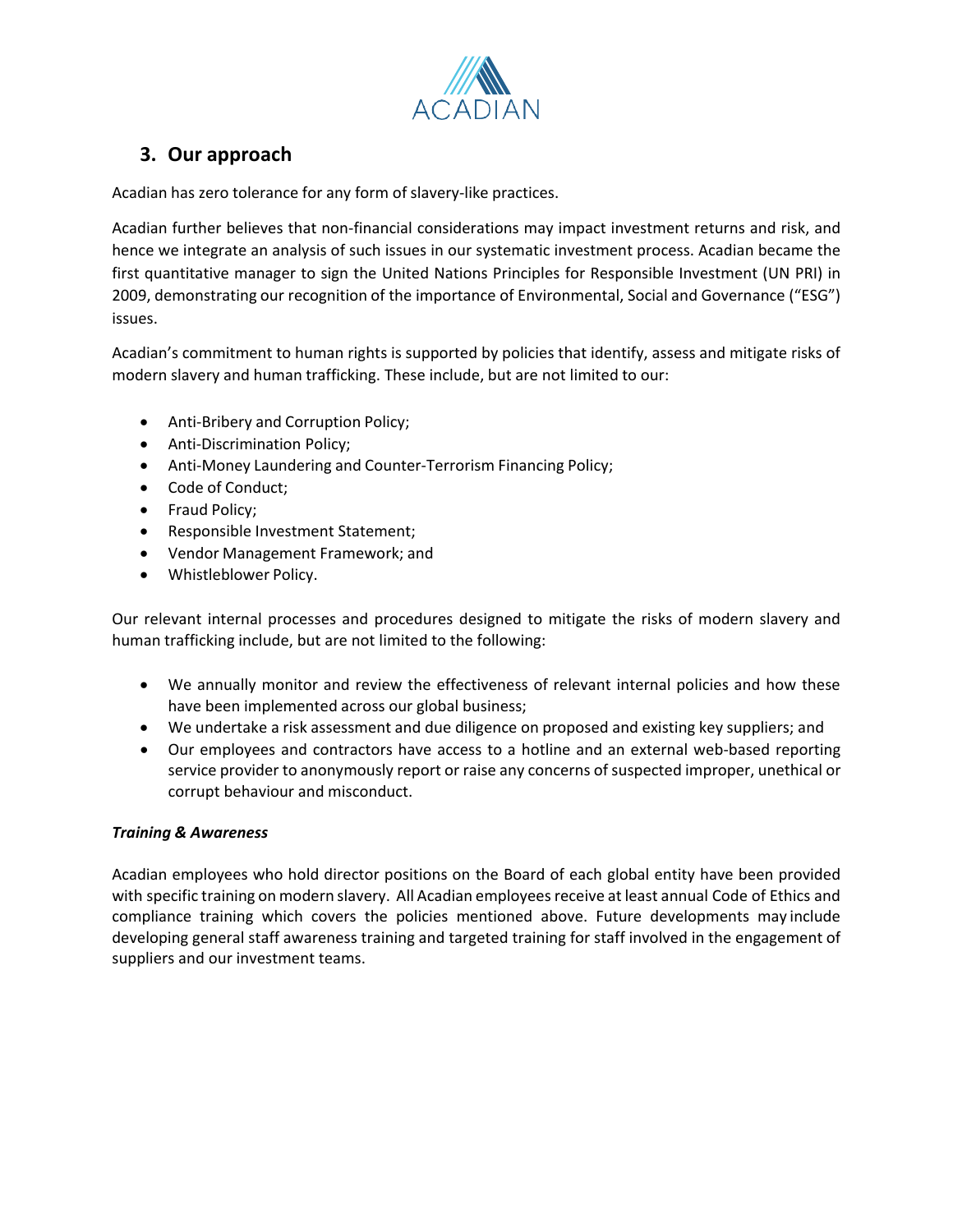

### **4. Our operations and supply chains**

Vendors and suppliers that we believe are material to our business aremostly based in the US. Oursupply chains consist primarily of the provision of professionalsupportservicessuch as office facilities, insurance, technology and hardware, travel, records and information management services. The sector within which we operate is highly regulated and generally assessed as being at low risk of modern slavery situations being present within it. Each Acadian office is located in countries which have been assessed, by the Global Slavery Index, as having a lower prevalence of modern slavery, together with active government responses to dealing with the issues. However, we recognize that through our supply chain we can be indirectly exposed to the risk of modern slavery.

Acadian has a global review process over its key suppliers as part of its vendor management framework. The assessment includes a review of key controls, policies, data privacy practices (where relevant) and IT infrastructure to assess whether the vendor is meeting expected standards. The ongoing assessments examine vendors' operating environments specific to contracted services and the relative effectiveness of specific controls to deliver those contracted services.

Risk Assessment classification drives the approach to vendor evaluation in terms of frequency and breadth/depth of the assurance. Modern slavery risk has been incorporated into the risk assessment classification. The decision to conduct detailed due diligence on a supplier takes a risk-based approach, considering factors such as the goods or services, country of origin, vendor and spend level.

#### *Acadian employees and contractors.*

Our greatest expenditure is in remuneration. Overall, the risk of modern slavery within our direct employees and contractors is low as we rely on a highly skilled professional workforce located in highly developed low risk countries and in a very competitive labour market. We offer competitive salary and benefits to our employees and this is regularly reviewed against market data to ensure it remains competitive against our peers. We only use reputable recruitment firms and comply with all relevant local laws and regulations. We regularly review our global recruitment procedures and providers, as well as our arrangements for employees and contractors' welfare by championing mental and physical wellbeing.

All employees are provided with a copy of our employee handbook upon commencement with the firm. The employee handbook sets out that we expect the highest standards of ethics and integrity and makes clear that we oppose all forms of unfair discrimination or victimization. This includes a specific section highlighting the firm's zero-tolerance of modern slavery and human trafficking in any part of its business. All employees are also provided with a copy of our Code of Ethics with compliance with a Code of Ethics a condition of employment.

#### *Corporate, investment management and operations*

Our corporate, investment management and operations suppliers are primarily professional services organizations or large financial institutions located in low-risk countries such as US, UK, Singapore and Australia.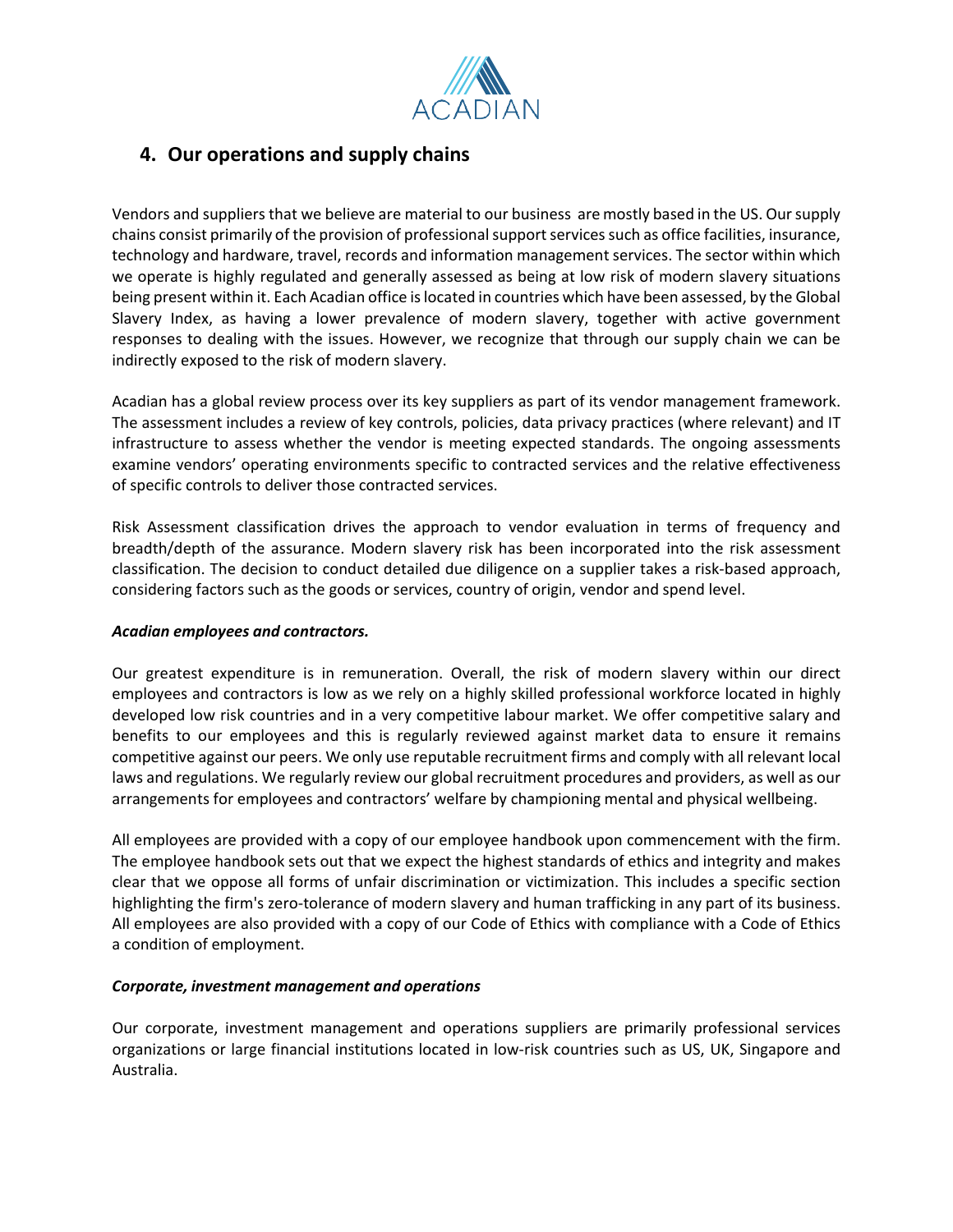

Our suppliers fall into the following categories:

- Real estate: the offices we work in;
- Technology: such as the IT hardware and software and print services that support our business;
- Business services: the products that we purchase in our offices, for example furniture, stationery and marketing items as well as the services that we use in our offices such as catering, security and cleaning;
- Travel services: organising and booking our travel and accommodation requirements; and
- Professional services: services such as external training services, external consultants and contractors and legal support services.

Our approach to preventing and mitigating the risk of modern slavery in these areas is set out as follows:

- We deal with reputable businesses within the US and internationally.
- Our Code of Ethics reinforces our commitment to legal and ethical business conduct.
- We provide a secure channel as part of our Whistleblowing Policy, for individuals to report violations of the Code of Ethics, which may include for example instances of modern slavery.
- We will continue to minimize modern slavery risks in our supply chain by monitoring and collaborating with our first tier suppliers as part of our vendor management framework.

In the event that we discover a case of modern slavery within our supply chain, we will first seek to work with the supplier to implement corrective and remedial action (including appropriate training). Only where appropriate will we seek to terminate our agreement with them.

#### *Working in the Coronavirus context*

Due the location of our business activities, office locations, and the ability of our professional staff to easily work from home, our day-to-day business activities and supply chains were not disrupted by the COVID-19 pandemic and we experienced no increased modern slavery risk.

### **5. Modern slavery risks within investments**

#### *Investment process*

Sustainability considerations are embedded throughout Acadian's investment process. This includes systematic assessments of:

- **Political risk and Rule of Law** the political rights and stability of countries, the rules of society, the quality of contract enforcement, property rights, the likelihood of crime and violence.
- **Social Inclusion**  country level themes aligned to the UN Sustainable Development Goals including material well-being, social development and equality, perceptions of happiness and deprivation.
- **Voice and Accountability** the extent to which a country's citizens are able to participate in selecting their government, as well as freedom of expression, freedom of association, and a free media.
- **Control of Corruption** perceptions of the extent to which public power is exercised for private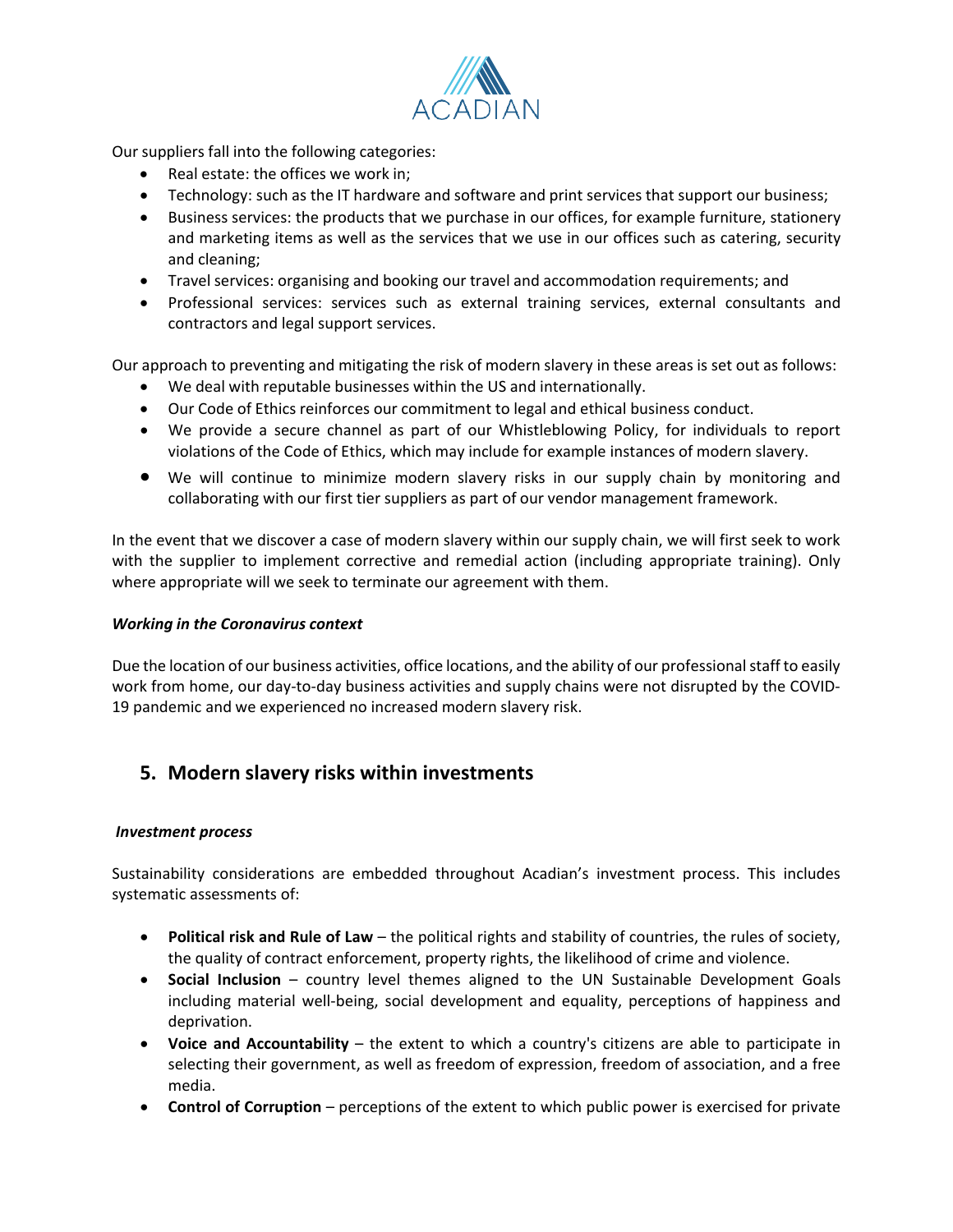

gain, including corruption and capture of the state by elites and private interests.

- **Human Capital**  companies with poor practices (for example, health and safety concerns, accidents or mistreatment of employees), are typically associated with labor strikes, production shutdowns, and regulatory penalties resulting in negative earnings surprises. We adopt a sectorspecific approach to integrating such concerns into stock forecasts.
- **Corporate Culture** we assess perceptions of companies' cultures including working conditions, career opportunities, benefits, and diversity and inclusion.

#### *Stewardship*

Acadian's Responsible Investing team manages the firm's stewardship efforts aligned to the investment process. We define engagements as: "targeted company dialogues on ESG issues with the goal of influencing, or identifying the need to influence, management behavior and improved disclosure."

Our stewardship efforts include both direct company engagements and collaborative engagements through our associations with the Investor Alliance for Human Rights (IAHR) and Investors Against Slavery & Trafficking (IAST).

Our discussions with companies include:

- **Labor practices** working conditions related to labor and union rights, working hours, health & safety concerns, monitoring and management of accidents. We expect all companies to comply with internationally recognized human rights principles such as the United Nations Guiding Principles on Business Human Rights (UNGPs), a set of guidelines for countries and companies to prevent, address, and remedy human rights abuses committed in business operations.
- **Supply chain considerations**  include ILO standards in procurement policies, monitoring and engagement of suppliers, and labor rights and health and safety policies of subcontractors. We expect companies to have robust controls and governance around modern human slavery.
- **Corporate culture** policies towards employee wellbeing, employee engagement and loyalty, training and developmental opportunities, and the promotion inclusion in all forms including advancing gender equality.

Our reactive engagements are typically driven by ESG incidents, governance concerns, and perceptions of violations of UN Global Compact Principles. This includes concerns around freedom of association and right to collective bargaining, all forms of forced and compulsory labor, child labour and discrimination in employment.

# **6. Actions we have taken to assess and address those risks, including due diligence and remediation processes**

Acadian has taken the following steps to assess and address modern slavery risks: